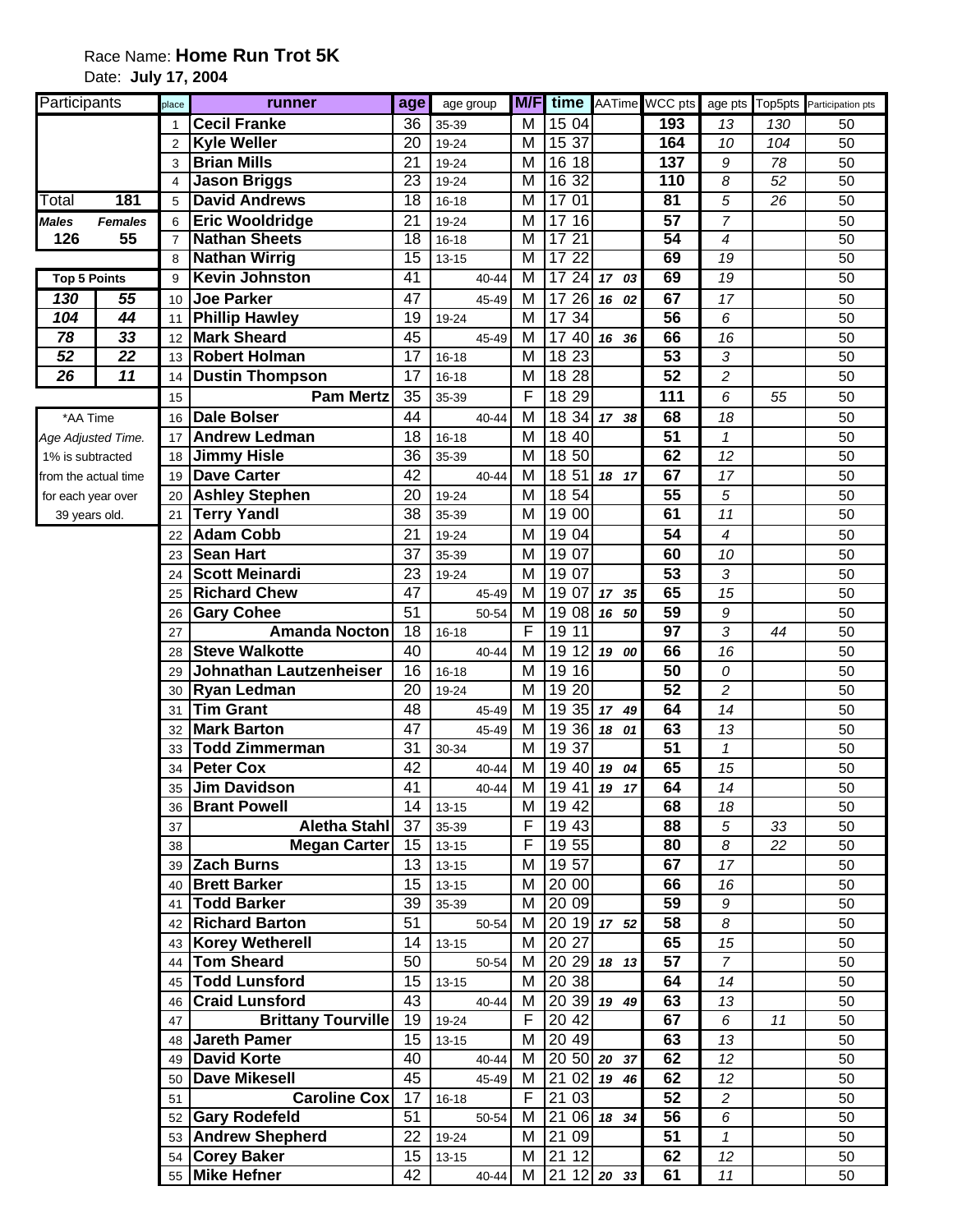## Race Name: **Home Run Trot 5K**

Date: **July 17, 2004** 

| 56  | <b>Julie Nolan</b>                          | 30              | 30-34     |       | F | 21<br>16  |       |    | 51              | 1                | 50       |
|-----|---------------------------------------------|-----------------|-----------|-------|---|-----------|-------|----|-----------------|------------------|----------|
| 57  | <b>Dick Smith</b>                           | 58              |           | 55-59 | M | 21<br>21  | 17    | 17 | 54              | 4                | 50       |
| 58  | <b>Terry Dryden</b>                         | 45              |           | 45-49 | M | 21<br>40  | 20    | 22 | 61              | 11               | 50       |
| 59  | <b>Kelly Karnes</b>                         | 49              |           | 45-49 | M | 43<br>21  | 19    | 32 | 60              | 10               | 50       |
| 60  | <b>Natalie Sandoval</b>                     | 23              | 19-24     |       | F | 21<br>44  |       |    | 55              | 5                | 50       |
| 61  | <b>Brad Lambright</b>                       | 39              | 35-39     |       | M | 21<br>54  |       |    | 58              | 8                | 50       |
| 62  | <b>Bill Black</b>                           | 43              |           | 40-44 | M | 22<br>04  | 21    | 11 | 60              | 10               | 50       |
| 63  | <b>Rex Fields</b>                           | 46              |           | 45-49 | M | 22 05     | 20    | 32 | 59              | 9                | 50       |
| 64  | <b>Gene Black</b>                           | 62              |           | 60-64 | M | 22 08     | 17    | 02 | $\overline{52}$ | $\overline{c}$   | 50       |
| 65  | <b>Bob Covington</b>                        | 48              |           | 45-49 | M | 22<br>09  | 20    | 09 | $\overline{58}$ | 8                | 50       |
| 66  | <b>Michael King</b>                         | 49              |           | 45-49 | M | 10<br>22  | 19    | 57 | $\overline{57}$ | $\overline{7}$   | 50       |
| 67  | <b>Brenda Burns</b>                         | 46              |           | 45-49 | F | 22<br>11  | 20    | 37 | $\overline{55}$ | 5                | 50       |
| 68  | <b>Dylan Felty</b>                          | 13              | $13 - 15$ |       | M | 13<br>22  |       |    | 61              | 11               | 50       |
| 69  | <b>Kurtis Wesler</b>                        | 11              | $0 - 12$  |       | M | 22<br>15  |       |    | 61              | 11               | 50       |
| 70  | <b>Vince Punzo</b>                          | 42              |           | 40-44 | M | 22<br>16  | 21    | 35 | $\overline{59}$ | 9                | 50       |
| 71  | Joni Perdue                                 | 19              | 19-24     |       | F | 22 26     |       |    | $\overline{54}$ | 4                | 50       |
|     | <b>Mike Mills</b>                           | 50              |           |       | M | 22 30     |       |    | $\overline{55}$ | 5                | 50       |
| 72  |                                             | 34              |           | 50-54 | M | 2236      | 20    | 01 | $\overline{50}$ |                  |          |
| 73  | <b>Brad Pitcher</b><br><b>Monique Smith</b> | 45              | 30-34     | 45-49 | F | 22<br>39  | 21    | 17 | 54              | 0<br>4           | 50<br>50 |
| 74  | <b>Thomas Wuertemberger</b>                 | 12              |           |       | M | 22<br>42  |       |    | 60              |                  |          |
| 75  | <b>Paul Nolan</b>                           |                 | $0 - 12$  |       |   |           |       |    |                 | 10               | 50       |
| 76  |                                             | 42              |           | 40-44 | M | 22<br>44  | 22    | 03 | 58              | 8                | 50       |
| 77  | <b>Tommy Sites</b>                          | 12              | $0 - 12$  |       | M | 22 50     |       |    | 59              | 9                | 50       |
| 78  | <b>Ronnie Ennis</b>                         | 14              | $13 - 15$ |       | M | 22 54     |       |    | 60              | 10               | 50       |
| 79  | <b>Kevin Flynn</b>                          | 14              | $13 - 15$ |       | M | 22 55     |       |    | 59              | 9                | 50       |
| 80  | <b>George Stallings</b>                     | $\overline{55}$ |           | 55-59 | M | 23<br>01  | 19    | 20 | $\overline{53}$ | 3                | 50       |
| 81  | <b>Nichol Wuertemberger</b>                 | 11              | $0 - 12$  |       | M | 18<br>23  |       |    | $\overline{58}$ | 8                | 50       |
| 82  | <b>Ron Wesler</b>                           | 41              |           | 40-44 | M | 23<br>26  | 22 57 |    | 57              | $\overline{7}$   | 50       |
| 83  | <b>Kari Fields</b>                          | 20              | 19-24     |       | F | 23<br>38  |       |    | 53              | 3                | 50       |
| 84  | <b>Wesley Hartman</b>                       | $\overline{13}$ | $13 - 15$ |       | M | 23<br>38  |       |    | $\overline{58}$ | 8                | 50       |
| 85  | <b>Mike Catey</b>                           | 41              |           | 40-44 | M | 23<br>39  | 23    | 10 | 56              | 6                | 50       |
| 86  | <b>Maggie Cox</b>                           | 42              |           | 40-44 | F | 23<br>49  | 23    | 06 | 55              | 5                | 50       |
| 87  | <b>David Mabry</b>                          | 48              |           | 45-49 | M | 23<br>56  | 21    | 46 | 56              | 6                | 50       |
| 88  | <b>Jake Davidson</b>                        | 14              | $13 - 15$ |       | M | 23 59     |       |    | $\overline{57}$ | 7                | 50       |
| 89  | <b>Alex Beck</b>                            | 12              | $0 - 12$  |       | M | 24 00     |       |    | 57              | 7                | 50       |
| 90  | <b>John McPherson</b>                       | 62              |           | 60-64 | M | 24 02     | 18    | 30 | 51              | $\mathbf{1}$     | 50       |
| 91  | <b>Rick Wilson</b>                          | 37              | 35-39     |       | M | 24 04     |       |    | $\overline{57}$ | $\overline{7}$   | 50       |
| 92  | <b>Randy Sites</b>                          | 50              |           | 50-54 | M | 24 06     | 21    | 26 | 54              | 4                | 50       |
| 93  | <b>Terry Sites</b>                          | 46              |           | 45-49 | M | 24 12     | 22    | 30 | 55              | 5                | 50       |
| 94  | <b>Joey Nocton</b>                          | 15              | $13 - 15$ |       | M | 24 18     |       |    | 56              | 6                | 50       |
| 95  | <b>Thomas Hale</b>                          | 43              |           | 40-44 | M | 24 22     | 23 23 |    | 55              | 5                | 50       |
| 96  | <b>Jerry Jones</b>                          | 36              | 35-39     |       | M | 24 33     |       |    | 56              | 6                | 50       |
| 97  | <b>Mike Baumer</b>                          | 39              | 35-39     |       | M | 24 33     |       |    | 55              | 5                | 50       |
| 98  | <b>Howard Deitsch</b>                       | 58              |           | 55-59 | M | $2436$ 19 |       | 55 | 52              | $\boldsymbol{2}$ | 50       |
| 99  | <b>Mary Ann Stienbarger</b>                 | 45              |           | 45-49 | F | 24 37     | 23    | 08 | 53              | 3                | 50       |
| 100 | <b>Mary Felty</b>                           | 44              |           | 40-44 | F | 24 38     | 23    | 24 | 54              | 4                | 50       |
| 101 | <b>Scott Leo</b>                            | 23              | 19-24     |       | M | 24 40     |       |    | 50              | 0                | 50       |
| 102 | <b>Gina Jones</b>                           | 34              | 30-34     |       | F | 24 44     |       |    | 50              | 0                | 50       |
| 103 | <b>Allen Howell</b>                         | 42              |           | 40-44 | M | 24 47     | 24    | 02 | 54              | 4                | 50       |
| 104 | <b>Shelly Haber</b>                         | 41              |           | 40-44 | F | 24 48     | 24    | 18 | 53              | 3                | 50       |
|     | 105 Keith Runyon                            | 45              |           | 45-49 | M | 24 51     | 23    | 21 | 54              | 4                | 50       |
| 106 | <b>Ron Miller</b>                           | 38              | 35-39     |       | M | 24 54     |       |    | 54              | 4                | 50       |
| 107 | Jeff Arnold                                 | 43              |           | 40-44 | M | $2458$ 23 |       | 58 | 53              | 3                | 50       |
| 108 | <b>Neil Poppendeck</b>                      | 52              |           | 50-54 | M | 25 00     | 21    | 45 | 53              | 3                | 50       |
| 109 | <b>Haley Hittle</b>                         | 15              | $13 - 15$ |       | F | 25 03     |       |    | 57              | $\overline{7}$   | 50       |
|     | 110 David Caldwell                          | 63              |           | 60-64 | M | 25 04     | 19    | 03 | 50              | 0                | 50       |
|     | 111 Chris Dingwerth                         | 38              | 35-39     |       | M | 25 06     |       |    | 53              | 3                | 50       |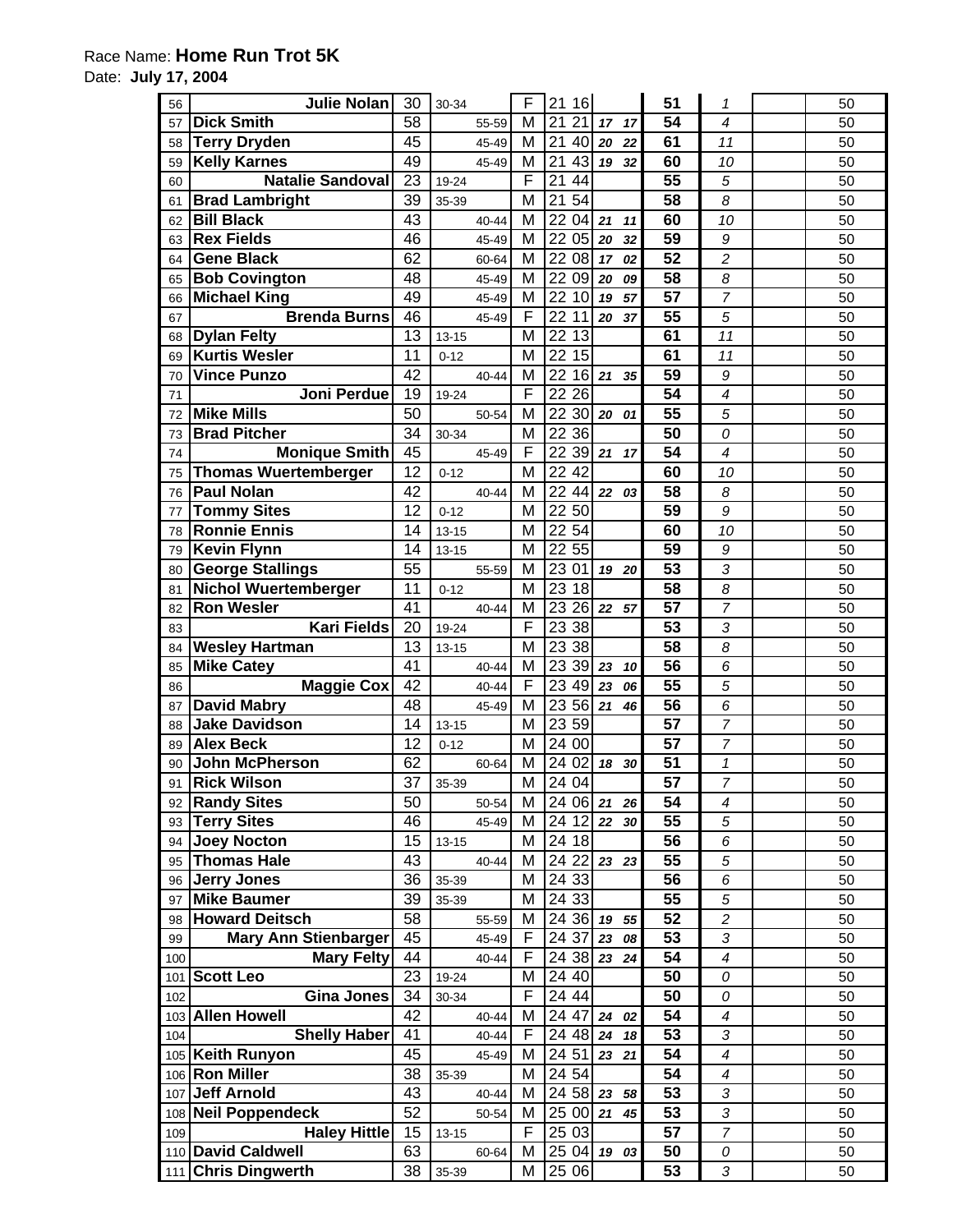## Race Name: **Home Run Trot 5K**

Date: **July 17, 2004** 

| 112 | <b>Jordan Kearney</b>            | 13 | $13 - 15$ | M | 25<br>08              |       |    | 55              | 5                       | 50 |
|-----|----------------------------------|----|-----------|---|-----------------------|-------|----|-----------------|-------------------------|----|
| 113 | <b>Mary Catey</b>                | 39 | 35-39     | F | 25 25                 |       |    | 54              | 4                       | 50 |
| 114 | <b>Kelly Jamison</b>             | 14 | $13 - 15$ | F | 25<br>26              |       |    | 56              | 6                       | 50 |
| 115 | <b>Chantelle VanDerMerwe</b>     | 14 | $13 - 15$ | F | 25<br>27              |       |    | 55              | 5                       | 50 |
| 116 | <b>Rachel Carter</b>             | 12 | $0 - 12$  | F | 25 36                 |       |    | 58              | 8                       | 50 |
| 117 | <b>Evan Carter</b>               | 10 | $0 - 12$  | M | 25<br>38              |       |    | 56              | 6                       | 50 |
| 118 | <b>Mike Fallahay</b>             | 56 | 55-59     | M | 25<br>42              | 21    | 19 | 51              | $\mathbf 1$             | 50 |
| 119 | <b>Mark Howell</b>               | 15 | $13 - 15$ | M | 25 43                 |       |    | 54              | 4                       | 50 |
| 120 | <b>Shannon Binford</b>           | 12 | $0 - 12$  | F | 2548                  |       |    | 57              | 7                       | 50 |
| 121 | <b>Kevin Shelley</b>             | 38 | 35-39     | M | 25 50                 |       |    | 52              | $\overline{c}$          | 50 |
| 122 | <b>George Stump</b>              | 67 | 65-69     | M | 25<br>59              | 18    | 42 | 51              | $\mathcal I$            | 50 |
| 123 | <b>Tom Carrico</b>               | 51 | 50-54     | M | 26 07                 | 22    | 58 | 52              | $\overline{c}$          | 50 |
| 124 | <b>Megan Felty</b>               | 12 | $0 - 12$  | F | 26 08                 |       |    | 56              | 6                       | 50 |
| 125 | <b>Carolyn Haney</b>             | 24 | 19-24     | F | 26<br>29              |       |    | $\overline{52}$ | $\overline{\mathbf{c}}$ | 50 |
| 126 | <b>Mark Bough</b>                | 45 | 45-49     | M | 26<br>33              | 24    | 57 | 53              | 3                       | 50 |
| 127 | <b>Lori Pamer</b>                | 40 | 40-44     | F | 26 34                 | 26    | 18 | 52              | $\overline{c}$          | 50 |
| 128 | <b>Ben Kenworthy</b>             | 47 | 45-49     | M | 27<br>04              | 24    | 54 | 52              | $\overline{c}$          | 50 |
| 129 | <b>Laura Arnold</b>              | 42 | 40-44     | F | 27<br>07              | 26    | 18 | 51              | $\mathbf 1$             | 50 |
| 130 | <b>Karl Kurtz</b>                | 15 | $13 - 15$ | M | 27<br>13              |       |    | 53              | 3                       | 50 |
| 131 | <b>Jacob Conrad</b>              | 15 | $13 - 15$ | M | 27<br>14              |       |    | 52              | $\overline{c}$          | 50 |
| 132 | <b>Erin Parker</b>               | 13 | $13 - 15$ | F | 27<br>21              |       |    | 54              | 4                       | 50 |
| 133 | <b>Jenna Fields</b>              | 16 | $16 - 18$ | F | $\overline{24}$<br>27 |       |    | 51              | $\mathbf{1}$            | 50 |
| 134 | <b>Mike Ritze</b>                | 35 | 35-39     | M | 27<br>27              |       |    | 51              | $\mathbf{1}$            | 50 |
| 135 | <b>Annette Rodefeld</b>          | 49 | 45-49     | F | 28<br>27              | 24    | 43 | 52              | 2                       | 50 |
| 136 | <b>Bob Patton</b>                | 57 | 55-59     | M | 29<br>27              | 22    | 32 | $\overline{50}$ | 0                       | 50 |
| 137 | <b>Andrew Patton</b>             | 25 | 25-29     | M | 27<br>31              |       |    | $\overline{51}$ | 1                       | 50 |
| 138 | <b>Diana Punzo</b>               | 39 | 35-39     | F | 35<br>27              |       |    | 53              | 3                       | 50 |
| 139 | <b>David Wetzer</b>              | 45 | 45-49     | M | 27<br>38              | 25    | 58 | 51              | $\mathbf{1}$            | 50 |
| 140 | <b>Austin Black</b>              | 11 | $0 - 12$  | M | 48<br>27              |       |    | 55              | 5                       | 50 |
| 141 | <b>Dick Fisher</b>               | 48 | 45-49     | M | 27<br>51              | 25    | 20 | 50              | 0                       | 50 |
| 142 | <b>Laura Poppendeck</b>          | 23 | 19-24     | F | 27<br>56              |       |    | 51              | $\mathbf 1$             | 50 |
| 143 | <b>Andy Smittkamp</b>            | 44 | 40-44     | M | 27<br>58              | 26    | 34 | 52              | $\overline{c}$          | 50 |
| 144 | <b>Dennis Mullally</b>           | 53 | 50-54     | M | 28 01                 | 24    | 05 | 51              | $\mathbf 1$             | 50 |
| 145 | <b>Marian Berry</b>              | 48 | 45-49     | F | 28 02                 | 25    | 30 | 51              | $\mathbf{1}$            | 50 |
| 146 | <b>Michelle Daffler</b>          | 26 | 25-29     | F | 28 02                 |       |    | 52              | $\overline{c}$          | 50 |
| 147 | <b>Christina Lumpkin-Falcone</b> | 26 | 25-29     | F | 28 37                 |       |    | 51              | $\mathbf{1}$            | 50 |
| 148 | <b>Megan Wesler</b>              | 13 | $13 - 15$ | F | 28 38                 |       |    | 53              | 3                       | 50 |
|     | 149 Alec Hartman                 | 12 | $0 - 12$  | М | 28 51                 |       |    | 54              | 4                       | 50 |
| 150 | <b>Shane Haney</b>               | 26 | 25-29     | M | 29 11                 |       |    | 50              | 0                       | 50 |
| 151 | <b>Sam Neff</b>                  | 68 | 65-69     | M | 29 18                 | 20    | 48 | 50              | 0                       | 50 |
|     | 152 Rod West                     | 35 | 35-39     | M | 29 21                 |       |    | 50              | 0                       | 50 |
| 153 | <b>Nick Howell</b>               | 15 | $13 - 15$ | M | $\overline{29}$ 22    |       |    | 51              | 1                       | 50 |
| 154 | <b>Eden Rogers</b>               | 39 | 35-39     | F | 29 25                 |       |    | 52              | 2                       | 50 |
|     | 155 John Murphy                  | 44 | 40-44     | M | 29 26                 | 27    | 57 | 51              | $\mathcal I$            | 50 |
| 156 | <b>Jim Tolen</b>                 | 52 | 50-54     | M | 29 41                 | 25 49 |    | 50              | 0                       | 50 |
| 157 | <b>Andi Rodal</b>                | 18 | 16-18     | F | 29 47                 |       |    | 50              | 0                       | 50 |
| 158 | <b>Ruth Neff</b>                 | 70 | $70+$     | F | 30 02                 | 20    | 43 | 50              | 0                       | 50 |
| 159 | <b>Kathy Barton</b>              | 48 | 45-49     | F | 30 09                 | 27 26 |    | 50              | 0                       | 50 |
| 160 | <b>Chris Cutrer</b>              | 15 | $13 - 15$ | M | 30 26                 |       |    | 50              | 0                       | 50 |
| 161 | <b>Kelly Hale</b>                | 42 | 40-44     | F | 30 40                 | 29    | 44 | 50              | 0                       | 50 |
| 162 | <b>Debra Dick</b>                | 36 | 35-39     | F | 30 57                 |       |    | 51              | 1                       | 50 |
| 163 | <b>Susan Anderson</b>            | 28 | 25-29     | F | 30 57                 |       |    | 50              | 0                       | 50 |
| 164 | <b>Jennifer Ahaus</b>            | 38 | 35-39     | F | 31<br>03              |       |    | 50              | 0                       | 50 |
| 165 | <b>Christina Runyon</b>          | 15 | $13 - 15$ | F | 31<br>16              |       |    | 52              | $\overline{c}$          | 50 |
| 166 | <b>Lindsay Toler</b>             | 19 | 19-24     | F | 31 34                 |       |    | 50              | 0                       | 50 |
|     | 167 Michael Black                | 9  | $0 - 12$  | M | 31 46                 |       |    | 53              | 3                       | 50 |